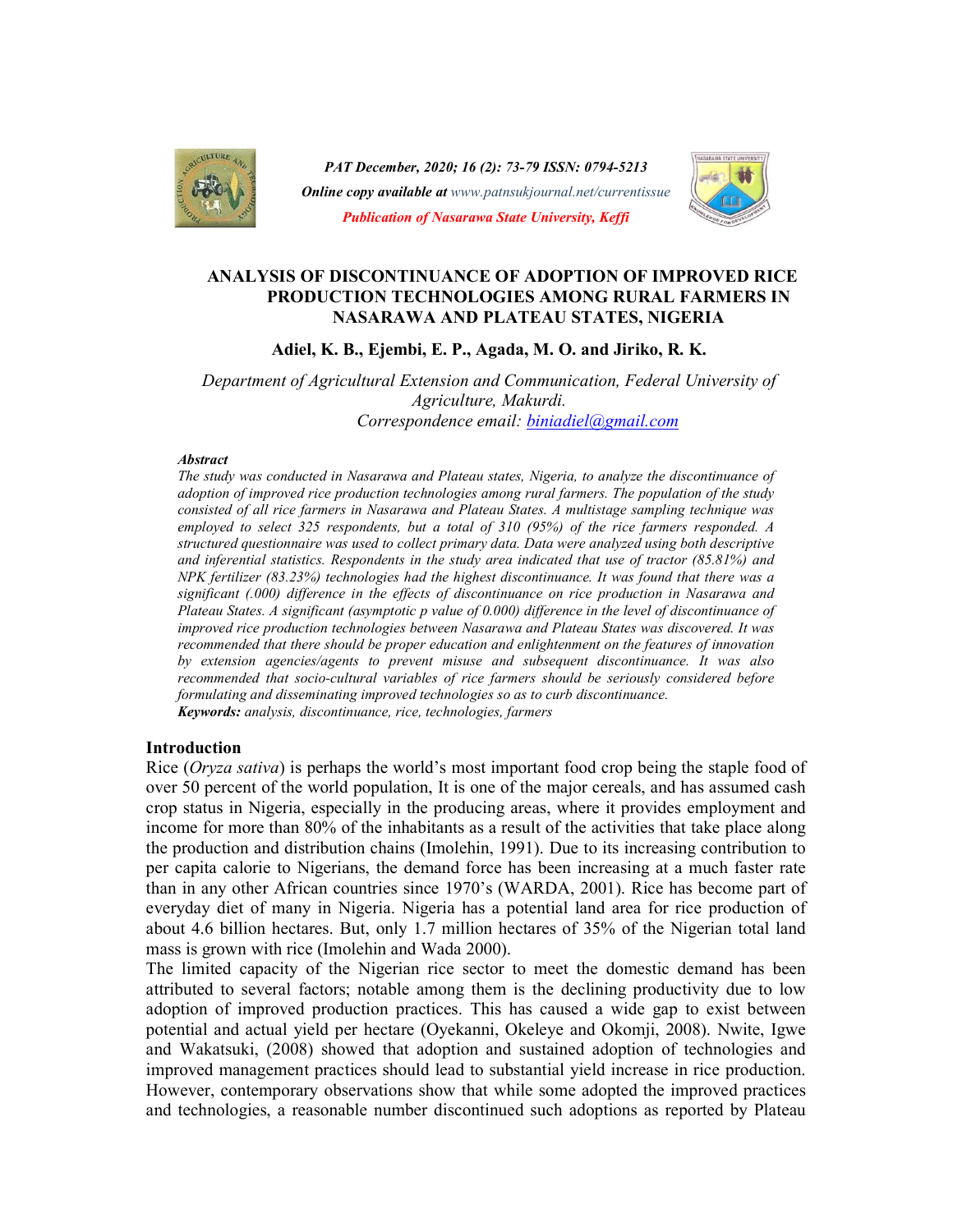State Agricultural Development Project (PADP) (2014). According to Rogers (2003), there are two main types of discontinuances namely, replacement and disenchantment. Replacement discontinuance is a decision to reject an idea in order to adopt a better idea that supersedes it. Disenchantment discontinuance on the other hand is a decision to reject an idea as a result of dissatisfaction with its performance. The specific objectives of this study were to:

- (i) determine and compare the level of discontinuance of improved rice production technologies among the respondents in Nasarawa and Plateau States;
- (ii) determine and compare the effects of discontinuance of adoption of improved rice production technologies on rice production in Nasarawa and Plateau State;
- (iii) compare the number of improved rice production technologies discontinued in Nasarawa and Plateau States.

Hypothesis of the Study

Ho: There is no significant difference in the effects of discontinuance of improved rice production technologies on rice production in Nasarawa and Plateau States.

## Methodology

Nasarawa State was created out of former Plateau State on 1<sup>st</sup> October 1996. The state is located in the middle belt zone of the country and lies between latitudes 7° and 9°N and longitude7° and 10° E. it shares boundaries with the Federal Capital Territory, Abuja and five other states- Benue and Kogi States to the South and West; Kaduna and Plateau States to the North East, Taraba State to the South East and FCT to the North West. The State is comprised of 13 Local Government Areas (Nasarawa State Government, 2017).The soil varies from place to place, ranging from sandy loam to clayey loam. The climate is the tropical type- mixture of hot and cold weather. It has a mean temperature of 60°F and 80°F with an annual rainfall ranging between 131.73cm and 145cm. The months of December to February experience the North East trades winds (Harmattan). Rainy season is from April to October. The State has a projected Population of 2.7 million people (2015 projected figure at 3% exponential growth rate) (National Population Commission (NPC), 2015).The economy of Nasarawa State is predominantly agriculture based with most farmers engaging in subsistence agriculture. The major agricultural products in the Sates include: yam, rice, cassava, maize, millet, sorghum, groundnut, melon, beniseed (sesame) etc. (Nasarawa State Government, 2017).

Plateau State is located in the North Central. It came into being in 1976 with administrative headquarters in Jos. The state which is structured into 17 Local Government Areas consists of over forty ethno-linguistic groups. The State has projected human population of 3.9 million people (2015 projected figure at 3% exponential growth rate) (NPC, 2015), with land area of about 26,899  $\text{km}^2$ . It is located between latitude 9°10'N and longitude 9°45'E. The State is bounded by Nassarawa State in the South-west, Taraba State in the South-east, Bauchi State in the North-east and Kaduna State in the North-west (Plateau State Government, 2017). Though situated in the tropical zone, it has a temperate climate type with an average temperature of between 18°C and 22°C. Harmattan winds caused the coldest weather between December and February with temperature range of 15°C to 18°C. The warmest temperatures usually occur in the dry season months of March and April. The State have two distinct weather conditions, viz; the dry season, which lasts from November to February and rainy season that lasts from March to October. The annual rainfall varies from 1317.50 mm to 1460 mm. Agriculture is the major economic activity in Plateau State. Crops grown include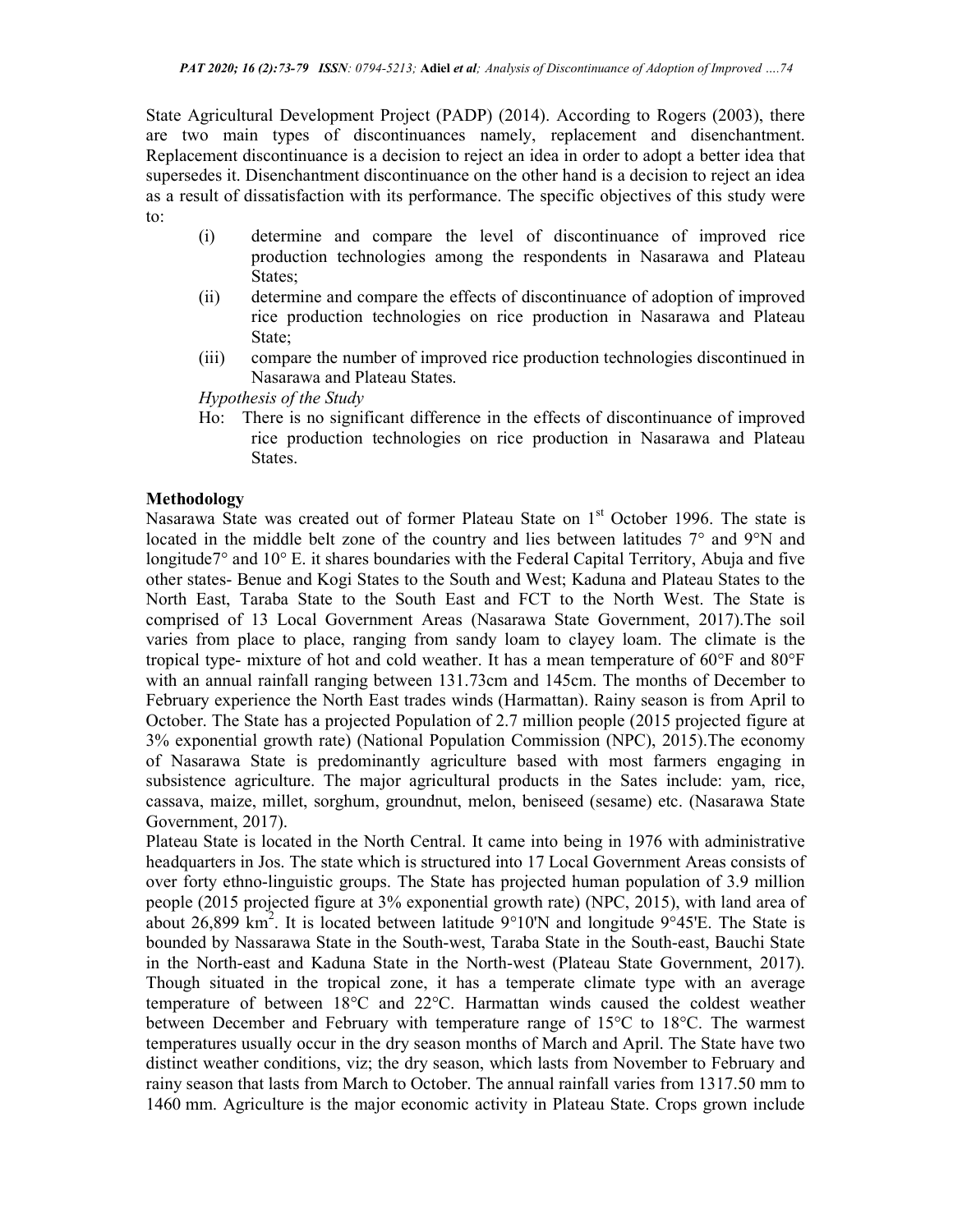potatoes, maize, rice, beans, cotton, Shea-nuts, cowpeas, sugarcane, onions, pepper and ginger, tobacco and coffee. Cattle, sheep and goats are reared by its inhabitants (PADP, 2014).

Population of the study consisted of all rice farmers in Nasarawa and Plateau States. A total of three hundred and ten respondents were selected using a multistage sampling technique. Firstly, two States were purposively selected because of their contiguous nature. Secondly, each of these two States were stratified into southern, central and western for Nasarawa State (Nasarawa State Agricultural Development Project (NADP) 2012) and northern, central and southern for Plateau State, (PADP, 2014) but only the southern zones were considered for this study because of their level of rice production. Thirdly, two blocks each were purposively selected based on their comparative advantage in rice production (NADP, 2012; PADP, 2014). Fourthly, three cells each were purposively selected. Using a proportional allocation of 10%, a total sample size of three hundred and ten respondents selected.

Data were collected from primary sources with the use of a structured questionnaire. Data for this study were analyzed using percentages, frequency and mean as well as student's t-test and Mann-Whitney (U) Test.

### Results and Discussion

## Level of Discontinuance of Rice Improved Production Technologies by Rice Farmers in Nasarawa and Plateau States

The pooled results (Table 1)of discontinuance of improved rice production technologies revealed that majority of respondents discontinued use of tractor (85.81%), NPK fertilizer (83.23%), Nerica seed variety (82.26%), compared to only 24.19 percent of the farmers that discontinued herbicide application. The breakdown showed that for Nasarawa State farmers discontinued Nerica seed variety (86.11%), use of tractor and NPK fertilizer (83.33%) compared to respondents'(26.11%) that discontinued herbicide application. On the other hand majority (96.92%) of respondents in Plateau State discontinued Faro seed variety use of tractor (89.23%), use of NPK fertilizer (83.08%), Nerica seed varieties (76.92%) and ITA seed variety (61.54%) as against use of herbicide21.54 percent that recorded the least discontinuance among the respondents. The result indicates high rate of discontinuance which portends a dangerous trend to food security. Empirical studies suggest that rice yield increased tremendously with the adoption and continued use of rice improved technologies. The result is in consonance with that of Imarhiagbe, Umar and Agbonkolor (2015) that discovered high level of discontinuance among respondents in Edo State.Similarly, Bello, Salau and Ezra(2012) reported high level of discontinuance of use of tractor and NPK fertilizer among rice farmers in Nasarawa State.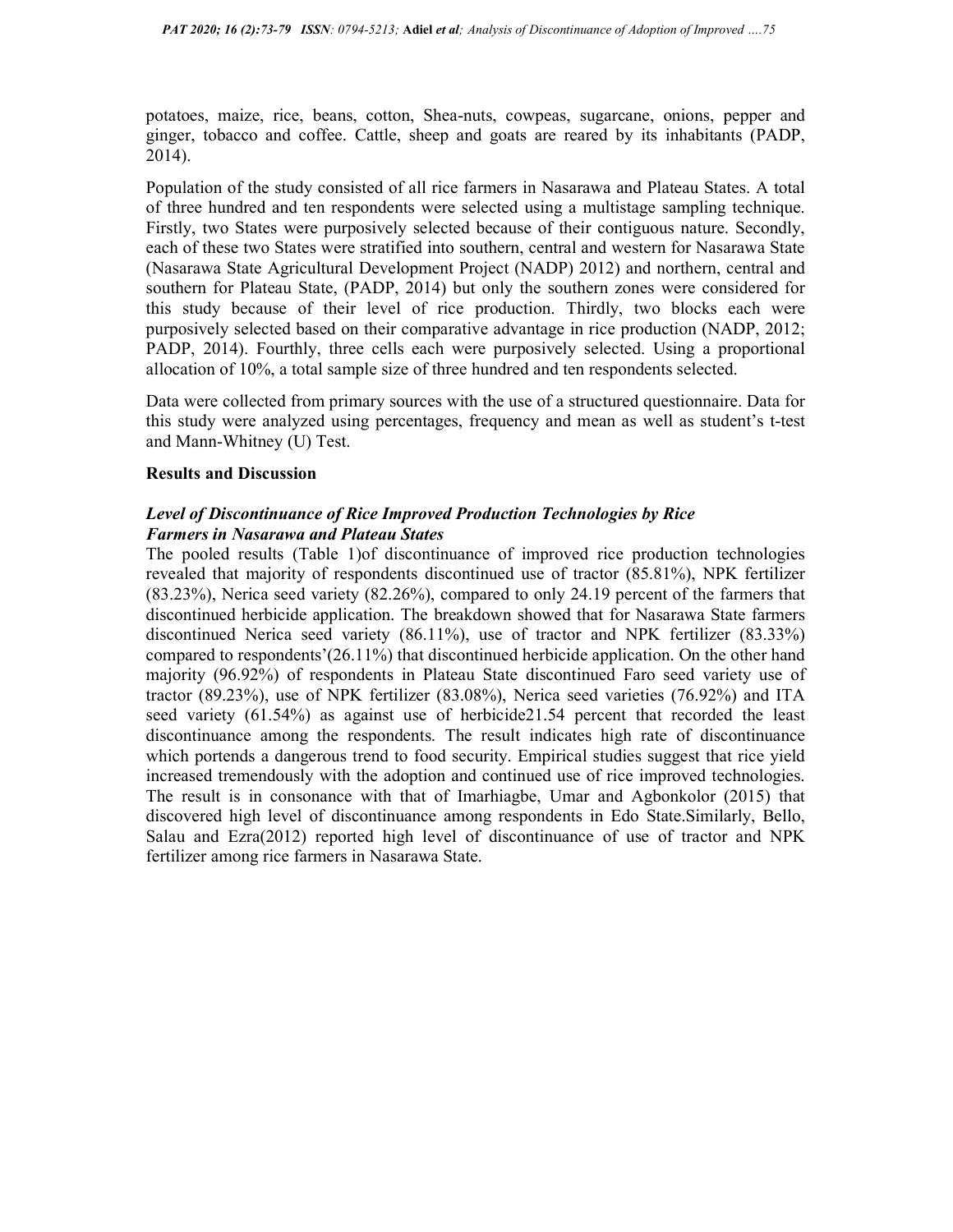|                     | Nasarawa State (N=180) |               | Plateau State (n=130) |               | Pooled $(n=310)$ |                |
|---------------------|------------------------|---------------|-----------------------|---------------|------------------|----------------|
| <b>Technologies</b> | Freq.                  | $\frac{6}{9}$ | Freq.                 | $\frac{6}{6}$ | Freq.            | $\frac{6}{10}$ |
| Nerica variety      | 155                    | 86.11         | 100                   | 76.92         | 255              | 82.26          |
| Faro variety        | 36                     | 20.00         | 126                   | 96.92         | 162              | 52.26          |
| ITA variety         | 100                    | 55.56         | 80                    | 61.54         | 180              | 58.06          |
| Herbicide           | 47                     | 26.11         | 28                    | 21.54         | 75               | 24.19          |
| <b>NPK</b>          | 150                    | 83.33         | 108                   | 83.08         | 258              | 83.23          |
| Tractor             | 150                    | 83.33         | 116                   | 89.23         | 266              | 85.81          |
|                     |                        |               |                       |               |                  |                |

# Table 1: Distribution of Respondents on the Basis of Discontinuance of Improved Rice Production Technologies Promoted in Nasarawa and Plateau States.

# Differences in the Effects of Discontinuance of Adoption of improved Rice Production Technologies on Rice Production in Nasarawa and Plateau States

The result of the t-test as shown on table 2 shows that the t-ratio was statistically significant (t=2.305, p<0.001) at 1% level of significance. It implies that the effects of discontinuance on rice production in Nasarawa State were higher than that of Plateau state. Consequently, the null hypothesis that there is no significant difference in the effect of discontinuance of improved rice production technologies on rice production in Nasarawa and Plateau States was rejected and the alternate hypothesis accepted. The result further confirms that there is significant difference in the effect of discontinuance of improved rice production technologies on rice production in Nasarawa and Plateau States.

The results revealed that mean yield difference before and after discontinuance by respondents in Nasarawa State was 241,306kg which was higher than Plateau State mean yield of 153,031kg of rice. It indicates a loss of average annual rice yield of 241,306kg and 153,031kg by rice farmers in Nasarawa and Plateau States respectively as a result of discontinuance of adoption of improved rice production technologies. This also shows that farmers in this area need to sustain the adoption of improved rice production technologies in order to curb their loss, improve productivity and profitability levels. The loss indicated in the result was expected looking at the high rate of discontinuance recorded in the study. However, efforts should be made by rice farmers in increasing their rice yield by sustaining the adoption of improved rice production technologies which have the potential to improve nutrition, boost food security and enhanced income. Barla (2013) posits that the best way to increase agricultural productivity is by replacing the old method of farming with a modern and more efficient technique of cultivation. Nguezet et al. (2011) found that adoption and continued adoption of Nerica seed variety helped farmers raise household per capital income by average of 46.00 percent. Adoption and continued used of improved rice production technologies is a tool needed to improve sustainable and profitable food production, improve productivity and food security.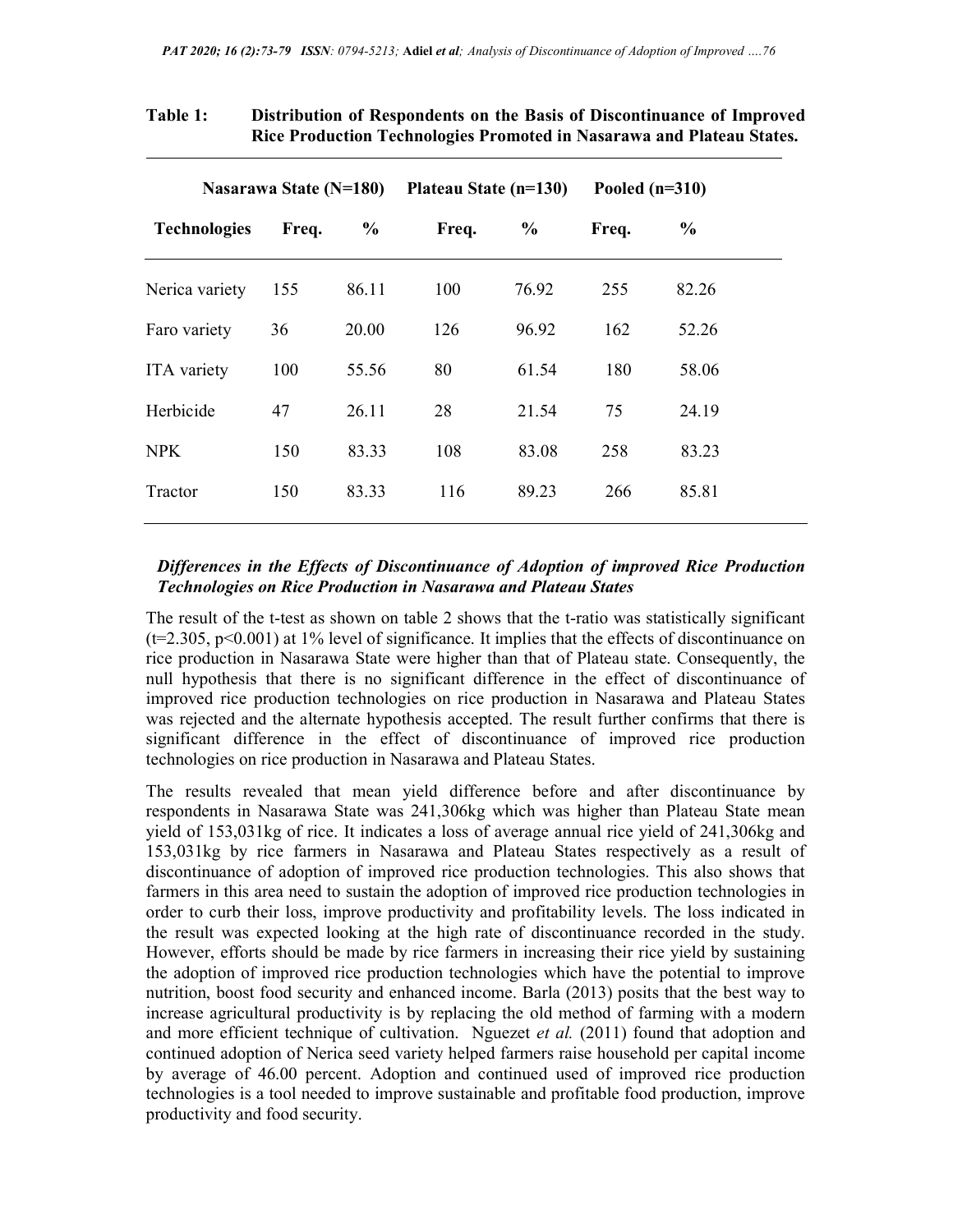|              |   | $1$ $1.88$ $1.1$ $1.1$ $1.11$ $1.11$ $1.11$ $1.11$ $1.1$ $1.1$ $1.1$ $1.1$ $1.1$ $1.1$ $1.1$ $1.1$ $1.1$ $1.1$ $1.1$ $1.1$ $1.1$ $1.1$ $1.1$ $1.1$ $1.1$ $1.1$ $1.1$ $1.1$ $1.1$ $1.1$ $1.1$ $1.1$ $1.1$ $1.1$ $1.1$ $1.1$ $1$ |           |                                      |  |                                                  |
|--------------|---|--------------------------------------------------------------------------------------------------------------------------------------------------------------------------------------------------------------------------------|-----------|--------------------------------------|--|--------------------------------------------------|
| <b>State</b> | N |                                                                                                                                                                                                                                |           |                                      |  | Mean St.Dev Mean Dif. T. Value Df. Significance. |
| Nasarawa     |   |                                                                                                                                                                                                                                |           | 180 214.306 140.365 88.275 2.306 179 |  | .000                                             |
| Plateau      |   | 130 153.031                                                                                                                                                                                                                    | - 186.694 |                                      |  |                                                  |

| Table 2: T.test Showing Difference in Effects of Discontinuance on Rice Production in |
|---------------------------------------------------------------------------------------|
| Nasarawa and Plateau States $(n=310)$                                                 |

\*Significant at 1% level of significance

## Mann-Whitney (U) Test for difference in discontinuance of improved rice production technologies in Nasarawa and Plateau states.

The result in Table 3 shows that Z value was -11.274 and an asymptotic P-value of (2-tailed) of 0.000, since the p-value is less than 0.01, it is significant at 1.0 percent level of significance. Therefore the null hypothesis was rejected. It implies that there was significant difference in the number of technologies discontinued between rice farmers in Nasarawa and Plateau States.

Specifically, the result shows that Plateau State had higher (28267) discontinuances than Nasarawa State and the result is consistent with Table 1 which indicates higher number of discontinuances in Plateau State than Nasarawa State. This difference may be as a result of rice farmers preferences of the rice technologies available to them as none of these technologies were discontinued at the same time by the farmers. The difference in the number of discontinuance may also suggest the variations in the socioeconomic characteristics of these farmers, this is because adoption behavior of a farmer can greatly influence his decision to discontinue or otherwise. A farmer adopted planting of a corn variety but not the related ideas of fertilizer and herbicide, his corn yields were even lower than if he had not adopted any of the ideas. This leads to discontinuance of the technology immediately, because the farmer did not adopt the whole package, thus it affects the number of discontinuance of the technology in that area (Silverman & Bailey, 1961).

Generally, high discontinuers have less education, low socioeconomic status, less change agent contact, and the like, but this is not the case with this result as Plateau State farmers had higher level of education, higher income and social status yet, they had higher discontinuances which were contrary to a priori expectations. It therefore suggests that other factors may then be responsible for the higher differences in discontinuance by rice farmers in the area. The result agrees with Rogers' (2003) assertion that discontinuance could be rational or irrational as they are with adoption. VanTongeren, (2003) found significant difference in discontinuance of improved technologies among rice and wheat farmers and attributed the difference to socioeconomic factors.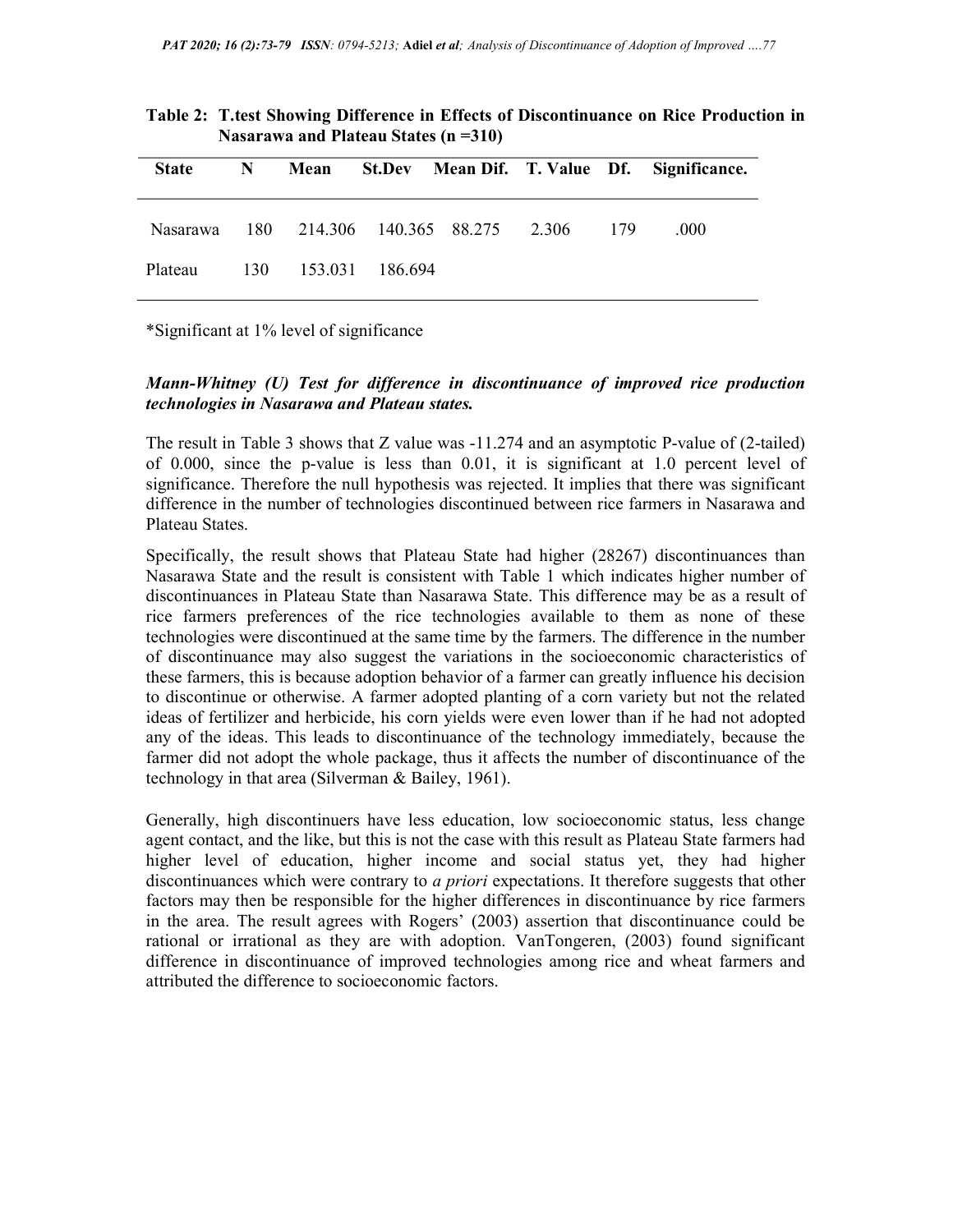|               | Nasarawa State |                                                   | <b>Plateau State</b> |                             |  |
|---------------|----------------|---------------------------------------------------|----------------------|-----------------------------|--|
|               |                | $\pounds R_1$                                     | $\mathbf{N}_2$       | $\mathbf{f}$ R <sub>2</sub> |  |
| $Z = -11.274$ | 180            | 19938.00                                          | 130                  | 28267.00                    |  |
|               |                | Assymptotic (P) Sig, $(z \text{ tailed}) = 0.000$ |                      |                             |  |

# Table 3: Mann-Whitney Test Showing Difference in Discontinuance of Improved Rice Production in Nasarawa and Plateau States (n =310)

\*Significant at 1% level of significance

## Conclusion and Recommendations

The study concludes that there exists a significant difference in the effects of discontinuance on rice production in Nasarawa and Plateau States, with Nasarawa State recording higher effects than Plateau State. There was significant difference in the number of technologies discontinued between rice farmers in the two States. Plateau State had higher number of discontinuances than Nasarawa State, which indicates a higher level of discontinuance of improved rice production technologies in Plateau States.

Based on the conclusion of this study, the following were recommended:

- The socio-cultural variables of rice farmers should be seriously considered by researchers and extension agencies/agents before formulating, packaging and disseminating improved technologies so as to avoid discontinuance associated with complexity and cultural barriers.
- There should be proper education and enlightenment on the features of innovation by extension agencies/agents to prevent misuse and subsequent discontinuance.
- Government and other voluntary organizations should collaborate to fund and equip research agencies, especially those involved in improved rice production technologies these will help in reducing the high rate of discontinuance.